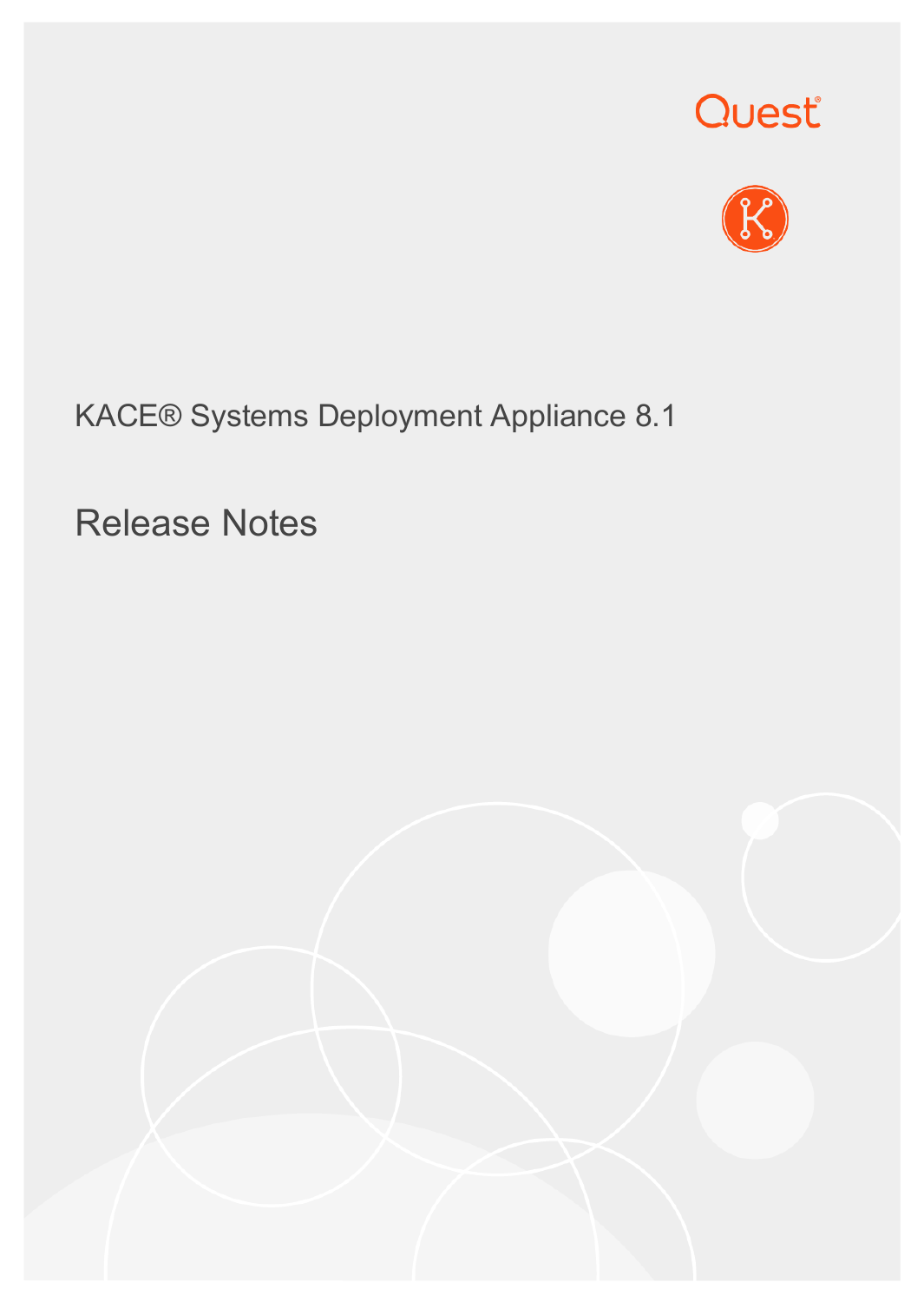## **Table of Contents**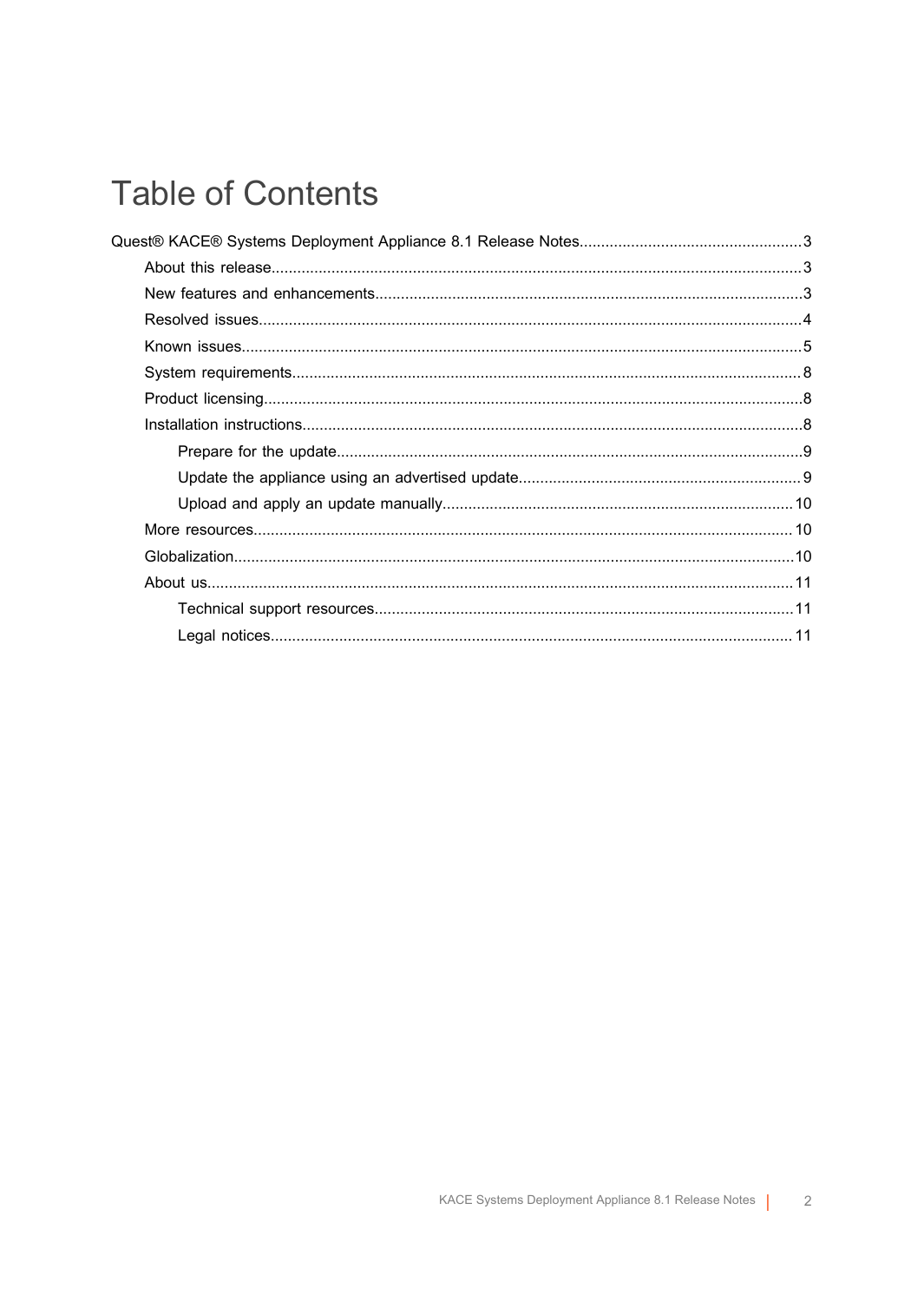# <span id="page-2-0"></span>Quest® KACE® Systems Deployment Appliance 8.1 Release Notes

This release notes document provides information about the Quest KACE Systems Deployment Appliance version 8.1.

## <span id="page-2-1"></span>About this release

The KACE Systems Deployment Appliance provides a network-centric solution for capturing and deploying images. The KACE Systems Deployment Appliance provides a seamless cross-platform imaging solution from a single Administrator Console enabling you to provision Microsoft® Windows®, Apple® OS X®, as well as Red Hat, CentOS and Ubuntu Linux platforms. You can deploy the configuration files, user states, and applications as an image to a single device or to multiple devices simultaneously.

The appliance provides the tools necessary to automate deployments in both homogeneous and heterogeneous hardware environments, and provides reliability of large-scale image deployments with multicast and task engine capabilities. The built-in driver feed allows for downloads of Dell drivers for business class model machines, while drivers from other manufacturers can be added manually with ease. You can also integrate the KACE Systems Deployment Appliance with the KACE Systems Management Appliance to image devices in the KACE Systems Management Appliance inventory. The KACE Systems Deployment Appliance is available as a virtual appliance.

The KACE Systems Deployment Appliance version 8.1 is a major release of the product which offers new features, enhancements, and resolved issues.

NOTE: This is the only document that is translated for this release, however the localized variants do not i include information about resolve issues, enhancements, and known issues. Other guides, such as the *Administrator Guide* and in-product help are not localized at this time, and version 7.0 documents are included.

## <span id="page-2-2"></span>New features and enhancements

The following new features and enhancements are included in this release:

Table 1. New features and enhancements

| Feature                                                                                                                                                                       | Issue ID          |
|-------------------------------------------------------------------------------------------------------------------------------------------------------------------------------|-------------------|
| Updating KACE Boot Environments (KBEs) with a new Samba password is now<br>significantly faster.                                                                              | <b>ESMEA-6017</b> |
| KACE Media Manager 8.1 provides an option to include local directory of drivers to<br>be injected into the KBE, as well as allowing drivers on the server not to be injected. | <b>ESMEA-5950</b> |
| You can now view active and recent sessions on the appliance.                                                                                                                 | <b>ESMEA-5949</b> |
| An alert appears on the Dashboard when node count equals license count.                                                                                                       | <b>ESMEA-5942</b> |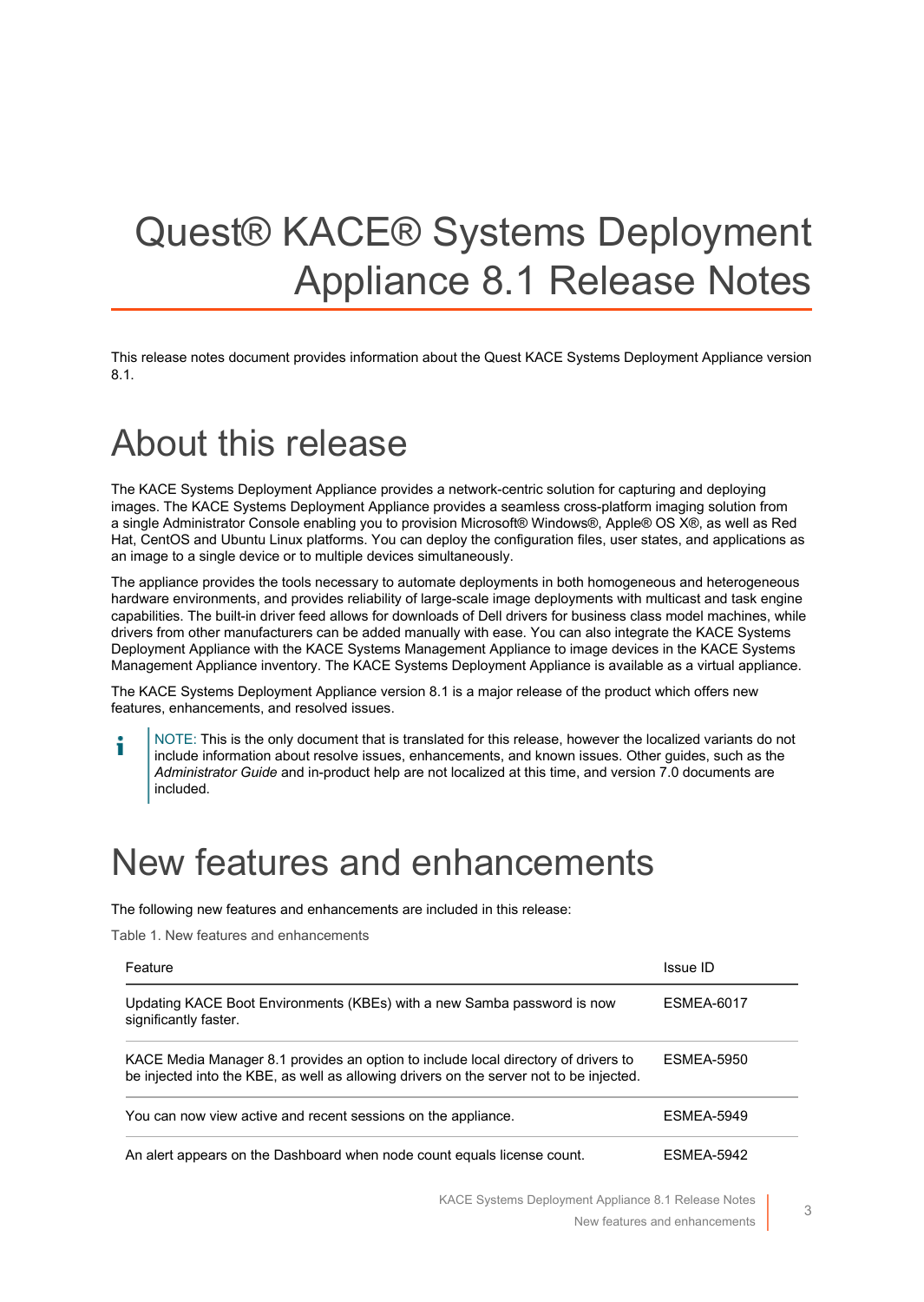| Feature                                                                                                                    | Issue ID          |
|----------------------------------------------------------------------------------------------------------------------------|-------------------|
| An admin user can modify the MySQL report user password.                                                                   | <b>ESMEA-5940</b> |
| Dashboard alert appears when a new version of KACE Media Manager is<br>downloaded to the appliance.                        | <b>ESMEA-5939</b> |
| The Common Tasks section on the Home Dashboard now includes links to Source<br>Media Import and Create a Linux Task Group. | <b>ESMEA-5937</b> |
| A Nightly Update Notification template is added to the appliance Email Notifications.                                      | <b>ESMEA-5925</b> |
| On the Library Overview page, Source Media now includes a link to Import Source<br>Media.                                  | <b>ESMEA-5921</b> |
| Expected return codes can be entered for Linux tasks.                                                                      | <b>ESMEA-5887</b> |
| Reports are now available as PDF files.                                                                                    | <b>ESMEA-5820</b> |
| Administrators can now indicate if they want to be considered for participation in our<br>Beta program.                    | <b>ESMEA-5811</b> |
| Shutdown, Reboot and Return to Dashboard options are added to the Appliance<br>Migration Wizard.                           | <b>ESMEA-5764</b> |
| The appliance now checks for new versions of KACE Media Manager, and<br>downloads them, if applicable.                     | <b>ESMEA-5683</b> |
| The Sysprep Creator Wizard is added in this release to allow creation and storage of<br>Sysprep unattended files.          | <b>ESMEA-4810</b> |
| A new check box is added, Hide Deployment from KBE. You can use it to hide<br>deployments from the KBE.                    | ESMEA-604         |

## <span id="page-3-0"></span>Resolved issues

The following is a list of issues resolved in this release.

Table 2. Resolved Issues

| Resolved issue                                                                                                                                      | Issue ID             |
|-----------------------------------------------------------------------------------------------------------------------------------------------------|----------------------|
| memdisk ISO for Windows KBE now boots properly after a Samba share password<br>change.                                                              | K2-7596              |
| iPXE was updated to accommodate newer hardware                                                                                                      | K2-7560              |
| Deployment menu page now loads when setting a boot action to boot just to a KBE.                                                                    | K <sub>2</sub> -7552 |
| Tools are required to have maintenance in order to update them. This includes Get/<br>Set computer name, Sysprep executor, Media Manager, Metadata. | K <sub>2</sub> -7550 |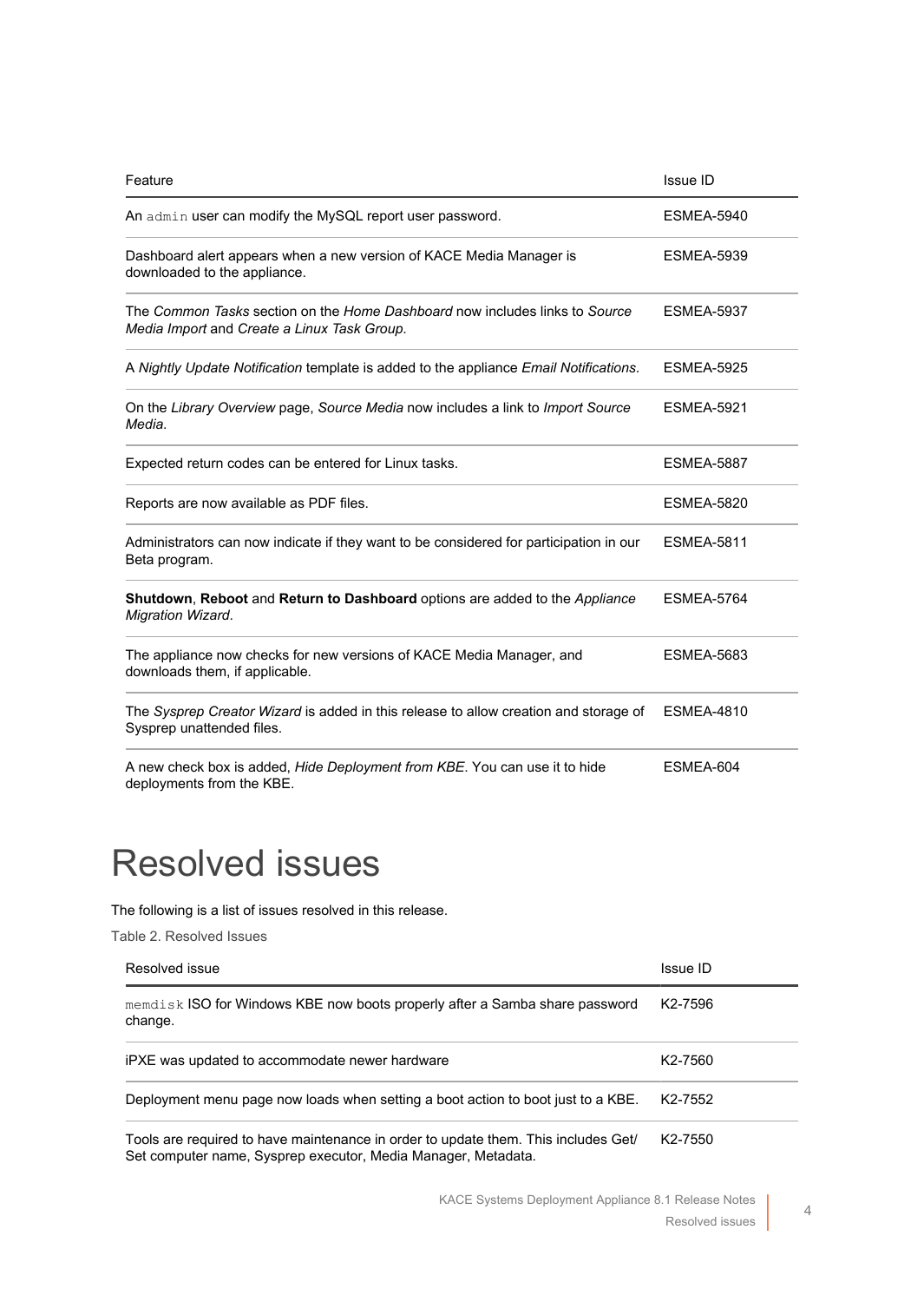| Resolved issue                                                                                                                      | <b>Issue ID</b>      |
|-------------------------------------------------------------------------------------------------------------------------------------|----------------------|
| Source Media Import page now sees ISO files with capital letters for the extension.                                                 | K2-7547              |
| Naming Rule task did not allow file replacement for data file                                                                       | K <sub>2</sub> -7541 |
| Get/Set Computer Name tasks did not show the appropriate size for exporting.                                                        | K2-7539              |
| Device Inventory Link broken on RSA's Registration and Licensing page.                                                              | K2-7537              |
| Previously Applied Updates on RSA did not t display any data when RSA is<br>upgraded through the KACE Systems Deployment Appliance. | K2-7536              |
| A read-only user could import source media from the Administrator Console if the<br>web page in question was known.                 | K2-7535              |
| Linking Key can now be copied.                                                                                                      | K2-7534              |
| Version number interfered with task group name field.                                                                               | K2-7533              |
| Deployment details missing on Email Notification for Custom deployments.                                                            | K2-7529              |
| First KBE upload was not being set to default.                                                                                      | K <sub>2</sub> -7519 |
| Traceroute troubleshooting tool did not work when initiated in the Administrator<br>Console, in some environments.                  | K <sub>2</sub> -7513 |
| Command windows could be seen through Ultra VNC with KBEs (ADK 2004+) built<br>with Media Manager 8.1.                              | K <sub>2</sub> -7495 |
| User had to refresh the Appliance Maintenance page, to apply a downloaded KBIN.                                                     | K2-7456              |
| Migration failed to respond if the database was scheduled to export on the source<br>KACE Systems Deployment Appliance.             | K2-7446              |
| Scripted Installation and Image Name could not be the same in the database.                                                         | K <sub>2</sub> -7445 |
| Offboard storage migration had text issues in dark theme.                                                                           | K2-7444              |
| Format of the New Boot Action option is now consistent across different Detail<br>Pages.                                            | K2-5181              |
| Configured RSA is no longer available for reconfiguration.                                                                          | K2-3717              |

## <span id="page-4-0"></span>Known issues

The following is a list of issues, including those attributed to third-party products, known to exist at the time of release.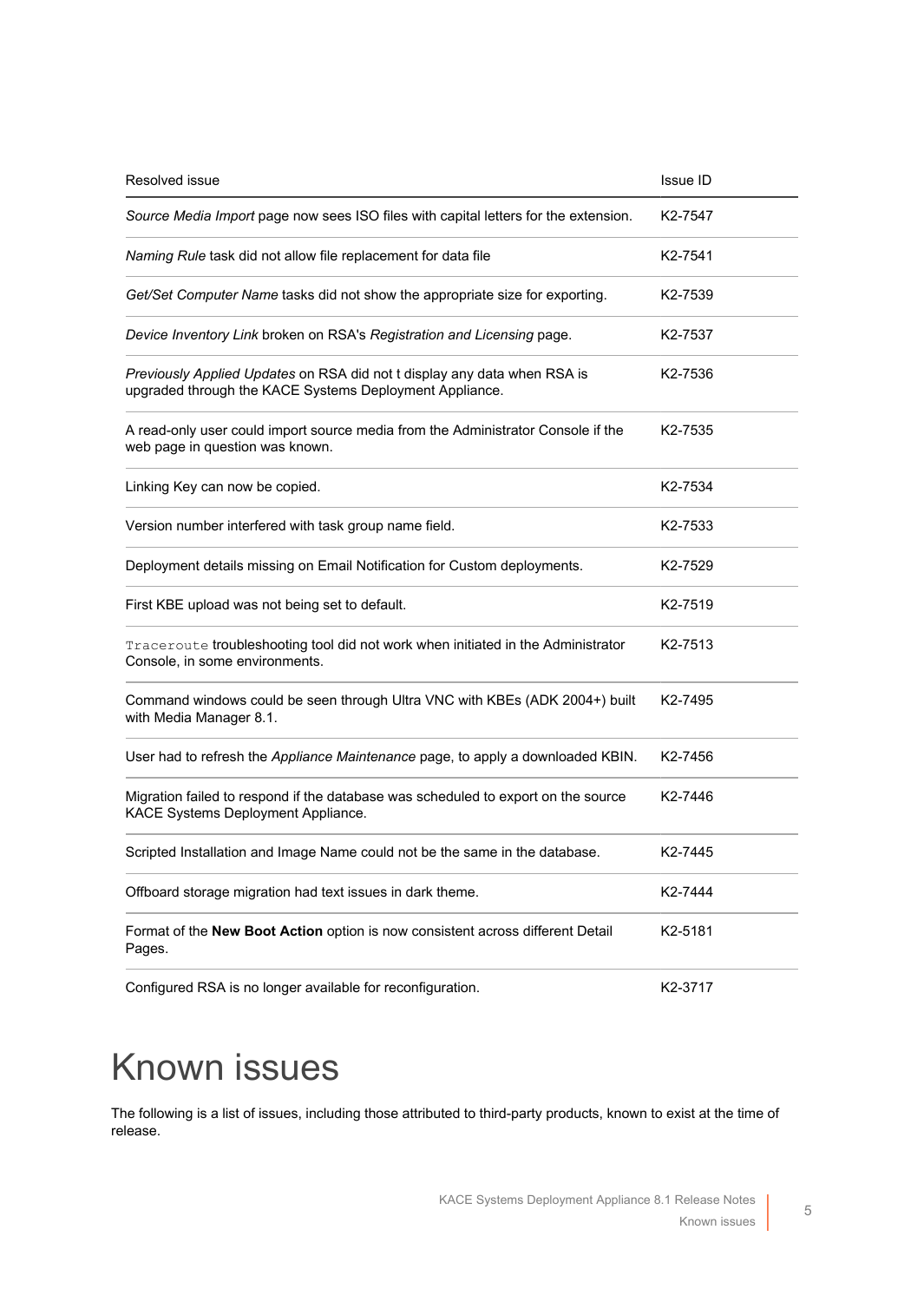Table 3. General known issues

| Known issue                                                                                                                                                                                            | Issue ID             |
|--------------------------------------------------------------------------------------------------------------------------------------------------------------------------------------------------------|----------------------|
| Network scan is not populating Network Scan Inventory.                                                                                                                                                 | K2-7600              |
| Progress Update messages no longer appear in client log.                                                                                                                                               | K2-7594              |
| Read-only users cannot view Scripted Install XML data.                                                                                                                                                 | K2-7587              |
| Upgrading with Hyper-V does not always mount the appropriate disk partition                                                                                                                            | K <sub>2</sub> -7527 |
| CentOS 8 deployments fail when the repository cache is enabled.                                                                                                                                        | K <sub>2</sub> -7517 |
| It is not possible to enable SSL (secure socket layer) using an existing SSL certificate<br>and key on the KACE Systems Deployment Appliance and RSA.                                                  | K <sub>2</sub> -7442 |
| RHEL (Red Hat Enterprise Linux) and CentOS 7 manual deployment ends in<br>dracut.                                                                                                                      | K2-7439              |
| The filter tasks box is skewed when browser size is decreased.                                                                                                                                         | K <sub>2</sub> -7435 |
| UEFI ISO KBE forces the user to press a key to boot from it.                                                                                                                                           | K2-7380              |
| An appliance iPXE error is reported: no configuration methods succeeded.                                                                                                                               | K2-7271              |
| Custom Deployment does not display User States for deployment.                                                                                                                                         | K <sub>2</sub> -7266 |
| Remote Site Detail page takes a long time to timeout if RSA is unavailable.                                                                                                                            | K <sub>2</sub> -7246 |
| The appliance USMT should use SID (security identifier) instead of the user name to<br>avoid unexpected results while scanstate runs.                                                                  | K2-7244              |
| Certain task types cause screens to appear in front of the KBE page.                                                                                                                                   | K <sub>2</sub> -7158 |
| Klonewin stops responding due to network instability issue during file copying<br>phase.                                                                                                               | K <sub>2</sub> -7124 |
| After importing an MI created with All Operating System checkbox selected on the<br>KACE System Management Appliance (SMA), the Runtime Environment is displayed<br>as Windows on the KACE SDA server. | K2-7000              |
| When importing same packages, duplicate entries are created on the appliance.                                                                                                                          | K <sub>2</sub> -6964 |
| Online USMT Scan and Offboard Package Transfer fails if SMB v.1 is disabled on the<br>target.                                                                                                          | K <sub>2</sub> -6775 |
| Workaround: Use the USMT Advisor tool, downloadable from the Support Portal or<br>Library Overview page. This tool helps with common issues encountered during this<br>process.                        |                      |
| VMware virtual machines with multiple vCPUs (virtual central processing units)<br>cannot PXE-boot to a legacy iPXE.                                                                                    | K2-6769              |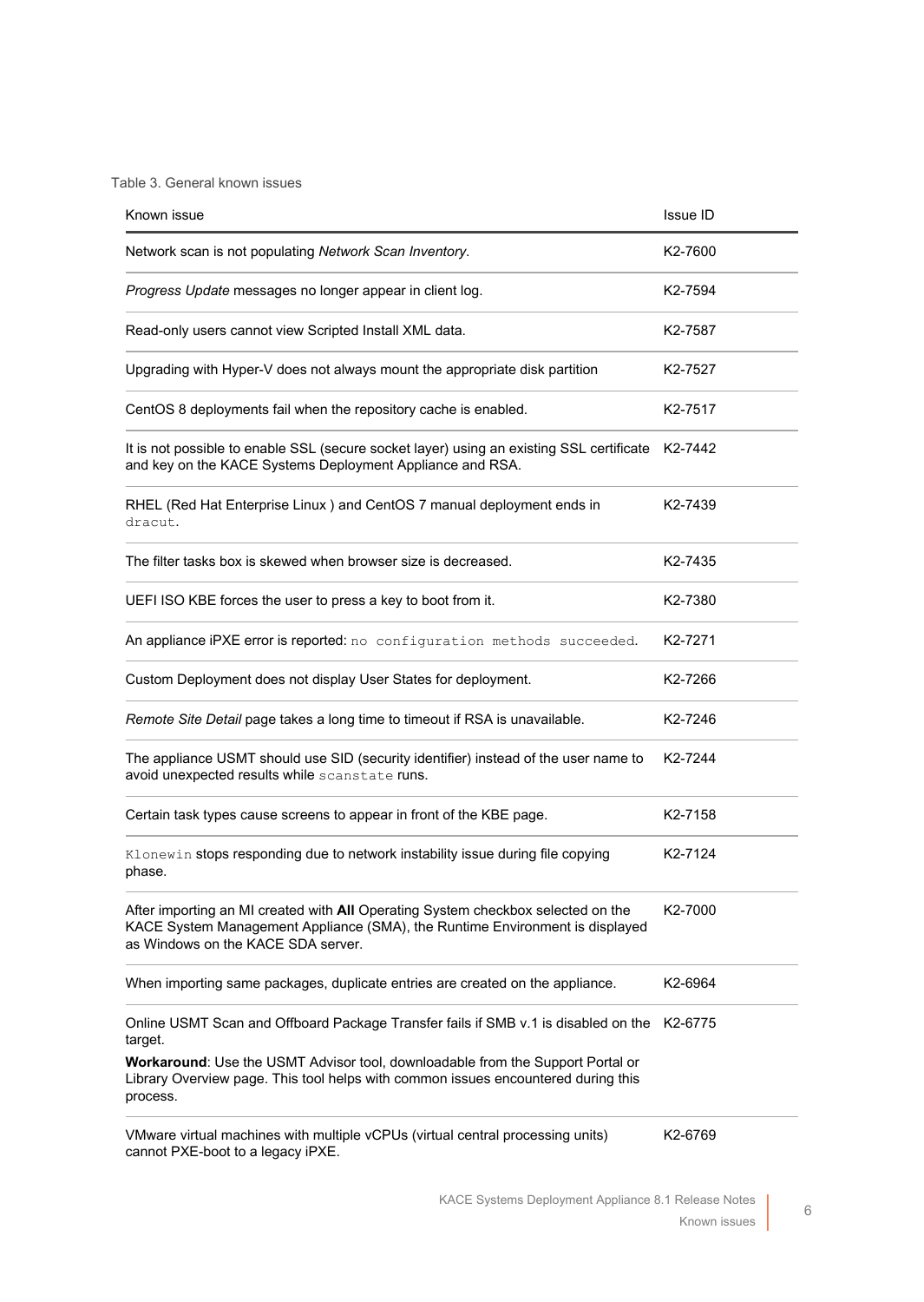| Known issue                                                                                                                                                                             | <b>Issue ID</b>      |
|-----------------------------------------------------------------------------------------------------------------------------------------------------------------------------------------|----------------------|
| For more information, read the following KB article: https://support.quest.com/kace-<br>systems-deployment-appliance/kb/232911                                                          |                      |
| Building a USB key for a system image does not update status message.                                                                                                                   | K2-6742              |
| After clicking New boot action for a Mac OS NetBoot on the Boot Environment Detail<br>page, on the Automated Detail page that appears, the Deployment field is not set, as<br>expected. | K <sub>2</sub> -6665 |
| Some models freeze during the initializing device stage and do not display the KBE<br>menu during an UEFI PXE boot.                                                                     | K2-6552              |
| The path for drivers in the Driver Feed are not always unique which causes problems<br>for Driver Feed widgets.                                                                         | K2-6495              |
| Japanese user profile is not listed in Available Profile List.                                                                                                                          | K2-6492              |
| Imaging to Serial Attached SCSI (SAS) drives is extremely slow, five hours or longer.                                                                                                   | K2-6476              |
| The System Image Detail page does not remain locked until the USB creation<br>process is complete.                                                                                      | K2-5586              |
| The Date and Time Settings page should follow the language region date format.                                                                                                          | K2-5509              |
| When deploying a dual or multiple partition WIM image through multicast instead of<br>unicast, only the first partition deploys.                                                        | K2-5393              |
| <b>Workaround:</b> A workaround is available for this issue. For more information, read the<br>following KB article:                                                                    |                      |
| https://support.quest.com/kace-systems-deployment-appliance/kb/212975                                                                                                                   |                      |
| Resizing the columns width functionality does not work for certain columns on some<br>list pages.                                                                                       | K2-5277              |
| The Offboard Storage Error Message in the Initial Configuration Wizard should be<br>moved into the same error message box used in other pages.                                          | K2-5198              |
| Detail View should highlight selected row in data table.                                                                                                                                | K2-5115              |
| Non-ASCII KACE Systems Management Appliance (SMA) Managed Installation (MI)<br>package name is garbled on the package import list.                                                      | K2-4381              |
| Invalid date is allowed for the Run once, on option while creating or updating a<br>scheduled boot action.                                                                              | K2-4197              |
| Non-English offline user state from Windows 8 is not scanned for K-Image or scripted<br>installation.                                                                                   | K2-3555              |
| lagg0 does not appear in munin.                                                                                                                                                         | K2-3500              |
|                                                                                                                                                                                         |                      |

Intermittently when booting from a USB, the machine freezes while starting Windows. K2-3477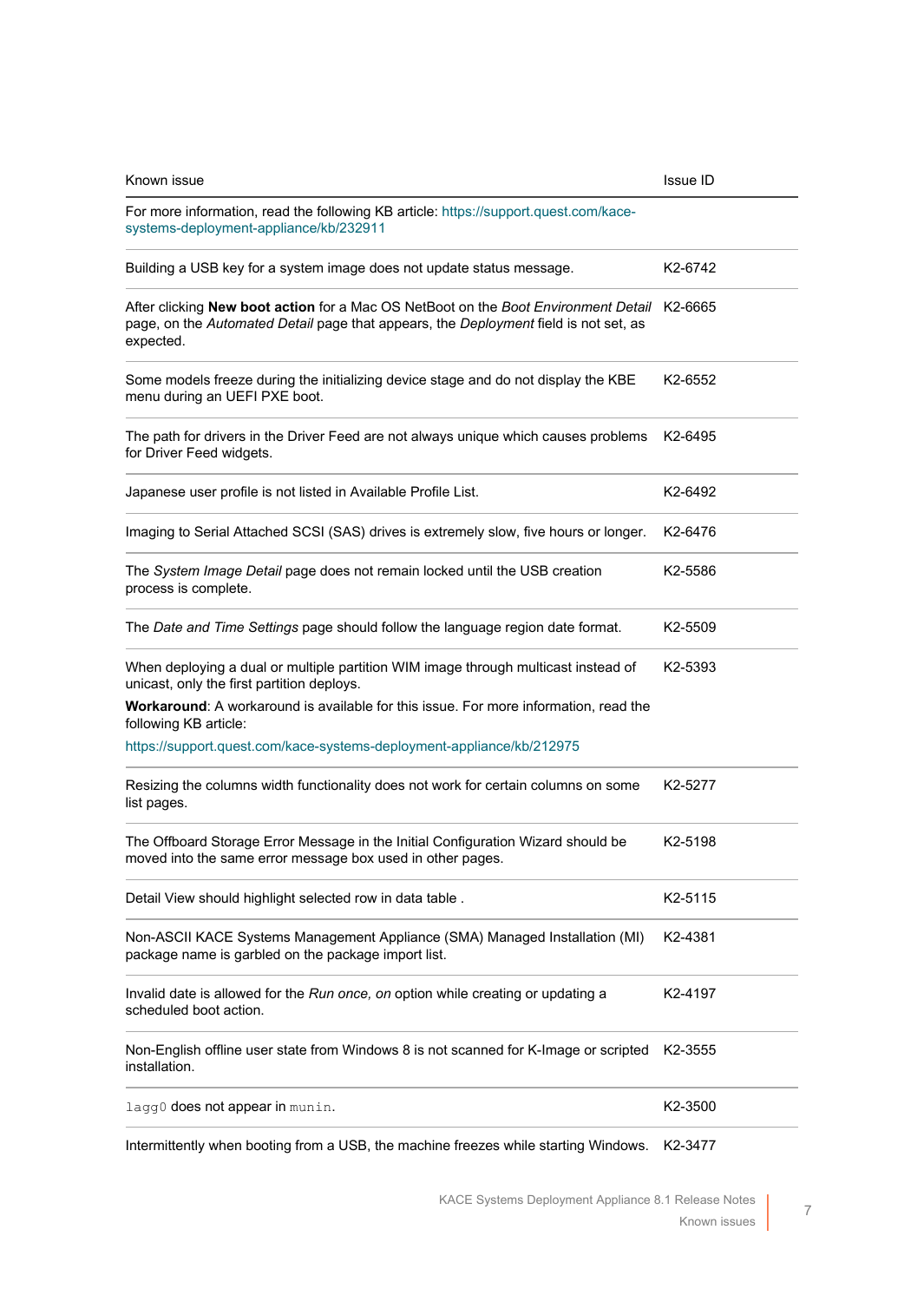| Known issue                                                                                                                                                                                                                                                                   | Issue ID             |
|-------------------------------------------------------------------------------------------------------------------------------------------------------------------------------------------------------------------------------------------------------------------------------|----------------------|
| When switching between linked appliances, the drop-down list in the top-right corner<br>of the Administrator Console should display only the linked appliances instead of all<br>of the appliances to which you logged in to using single sign on (SSO) from the KACE<br>SDA. | K <sub>2</sub> -3241 |
| When KACE SMA and KACE SDA are linked together, two boot actions are created<br>for client machine with two network interface cards (NICs).                                                                                                                                   | K <sub>2</sub> -3226 |
| Clicking <b>Remove local files not in image</b> does not remove local files from non-<br>system drive.                                                                                                                                                                        | K <sub>2</sub> -2855 |

## <span id="page-7-0"></span>System requirements

The minimum version required for installing version 8.1 is 8.0 (8.0.194). If your appliance is running an earlier version, update to the listed version before installing this major release and restart the appliance after the update is installed. To check the version number of your appliance, log in to the KACE Systems Deployment Appliance Administrator Console, open the *Need Help* pane on the right, then click the About Appliance icon.

Before upgrading to or installing version 8.1, make sure that your system meets the minimum requirements. These requirements are available in the KACE Systems Deployment Appliance technical specifications: [http://](http://support.quest.com/technical-documents/kace-systems-deployment-appliance/8.1-common-documents/technical-specifications-for-virtual-appliances/) [support.quest.com/technical-documents/kace-systems-deployment-appliance/8.1-common-documents/technical](http://support.quest.com/technical-documents/kace-systems-deployment-appliance/8.1-common-documents/technical-specifications-for-virtual-appliances/)[specifications-for-virtual-appliances/.](http://support.quest.com/technical-documents/kace-systems-deployment-appliance/8.1-common-documents/technical-specifications-for-virtual-appliances/)

## <span id="page-7-1"></span>Product licensing

If you currently have a KACE Systems Deployment Appliance product license, no additional license is required.

If you are using the KACE Systems Deployment Appliance for the first time, see the appliance setup documentation for product licensing details. Go to [More resources](#page-9-1) to access the appropriate guide.

- NOTE: Product licenses for version 8.1 can be used only on a KACE Systems Deployment Appliance i version 8.1 or later. Version 8.1 licenses cannot be used on appliances running earlier versions of the KACE Systems Deployment Appliance, such as 7.0.
- NOTE: Prior to upgrading, check the *SDA Status Overview Report* and verify that the current maintenance i status is valid and not expired. You can find the report under **Audit Log** > **Reports**.

## <span id="page-7-2"></span>Installation instructions

You can update the appliance using an advertised update or by manually uploading an update file.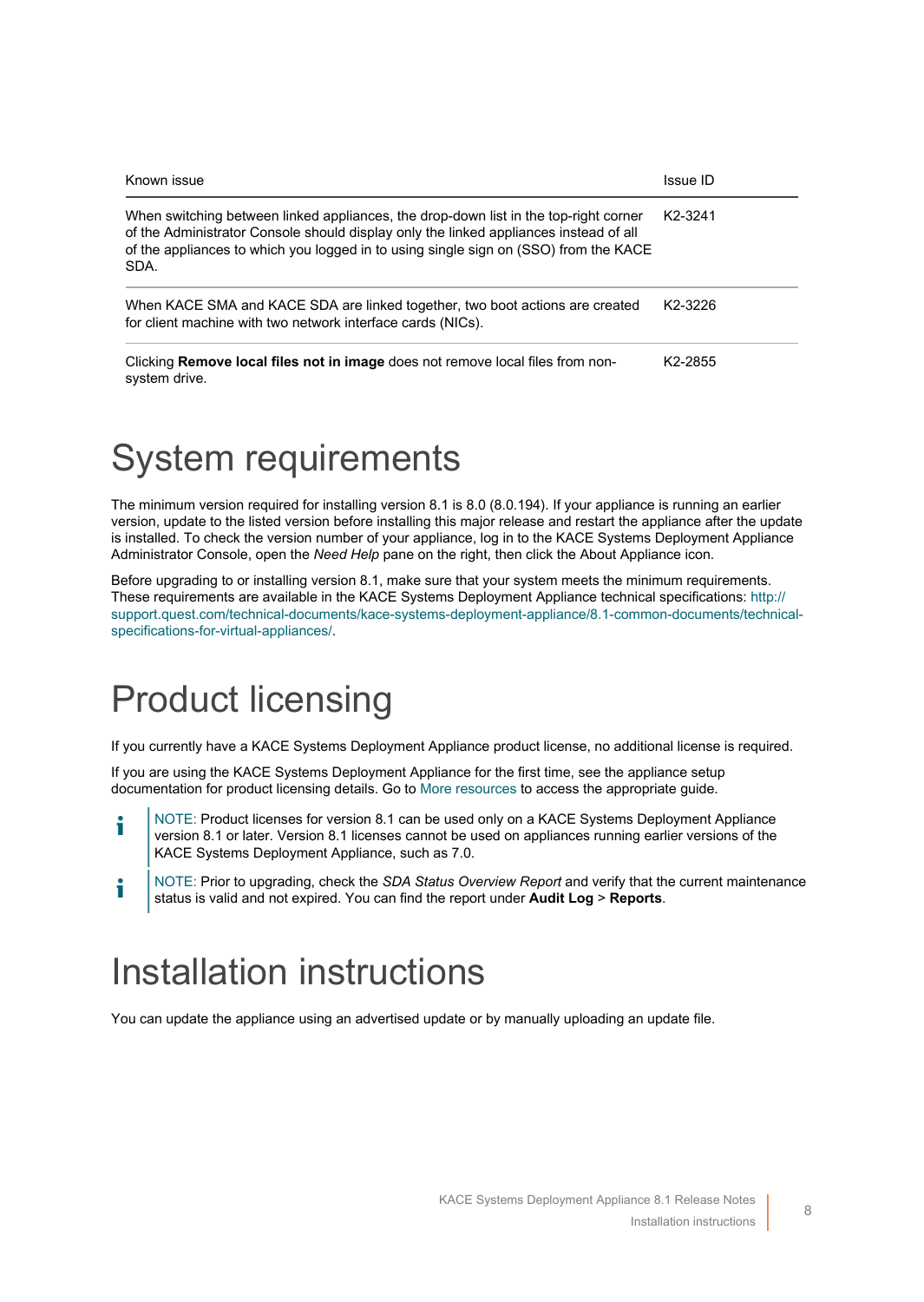### <span id="page-8-0"></span>Prepare for the update

Before you update the KACE Systems Deployment Appliance, verify that your appliance meets the following requirements:

- **Current version**: The minimum version required for installing the KACE Systems Deployment Appliance 8.1 is 8.0 (8.0.194). To check the version number of your appliance, log in to the KACE Systems Deployment Appliance, then click the About Appliance icon. If your appliance is running an earlier version, you must update to the listed version before proceeding with the 8.1 installation.
- **Disk space**: The KACE Systems Deployment Appliance must have more than 20 percent free disk space available.

Additional recommendations:

- **Allow plenty of time**: If you have a large database, more than 150 MB in size, the update process can take several hours.
- **Back up before you start**: Export all items on your appliance using the instructions provided in the following Knowledge Base articles:
	- **[KACE Systems Deployment Appliance Backup Best Practices](https://support.quest.com/kace-systems-deployment-appliance/kb/128866)**
	- [How to back up a KACE Systems Deployment Appliance](https://support.quest.com/kace-systems-deployment-appliance/kb/115080)
- **Enable SSH**: Enable SSH in the *Security Settings* section of the KACE Systems Deployment Appliance Administrator Console.
- **Reboot the KACE Systems Deployment Appliance server**: On the *Appliance Maintenance Settings* page, reboot the KACE Systems Deployment Appliance server prior to updating.

#### <span id="page-8-1"></span>Update the appliance using an advertised update

You can update the appliance using an update that is advertised on the appliance *Dashboard* page or on the *Appliance Maintenance* page of the Administrator Console.

- CAUTION: Never manually reboot the appliance during an update.
- 1. Export all items on your KACE Systems Deployment Appliance using the instructions provided in the following Knowledge Base articles:
	- [KACE Systems Deployment Appliance Backup Best Practices](https://support.quest.com/kace-systems-deployment-appliance/kb/128866)
	- [How to back up a KACE Systems Deployment Appliance](https://support.quest.com/kace-systems-deployment-appliance/kb/115080)
- 2. On the left navigation bar, click **Settings** to expand the menu, then click **Appliance Maintenance**, to display the *Appliance Maintenance* page. Scroll to the bottom of the page and click **Reboot**. Click **Yes** in the *Confirmation* dialog to restart the server.
- 3. On the left navigation bar, click **Settings** to expand the menu, then click **Appliance Maintenance** to display the *Appliance Maintenance* page.
- 4. Click **Apply Update** to initiate the upgrade process.

The time required to update the appliance varies depending on the content present on the KACE Systems Deployment Appliance, do not manually hard shut down the appliance. Also, the appliance reboots automatically (potentially several times) during the upgrade process until it is complete.

#### 5. Click **Check for Server updates**.

The appliance reboots automatically when the upgrade is complete.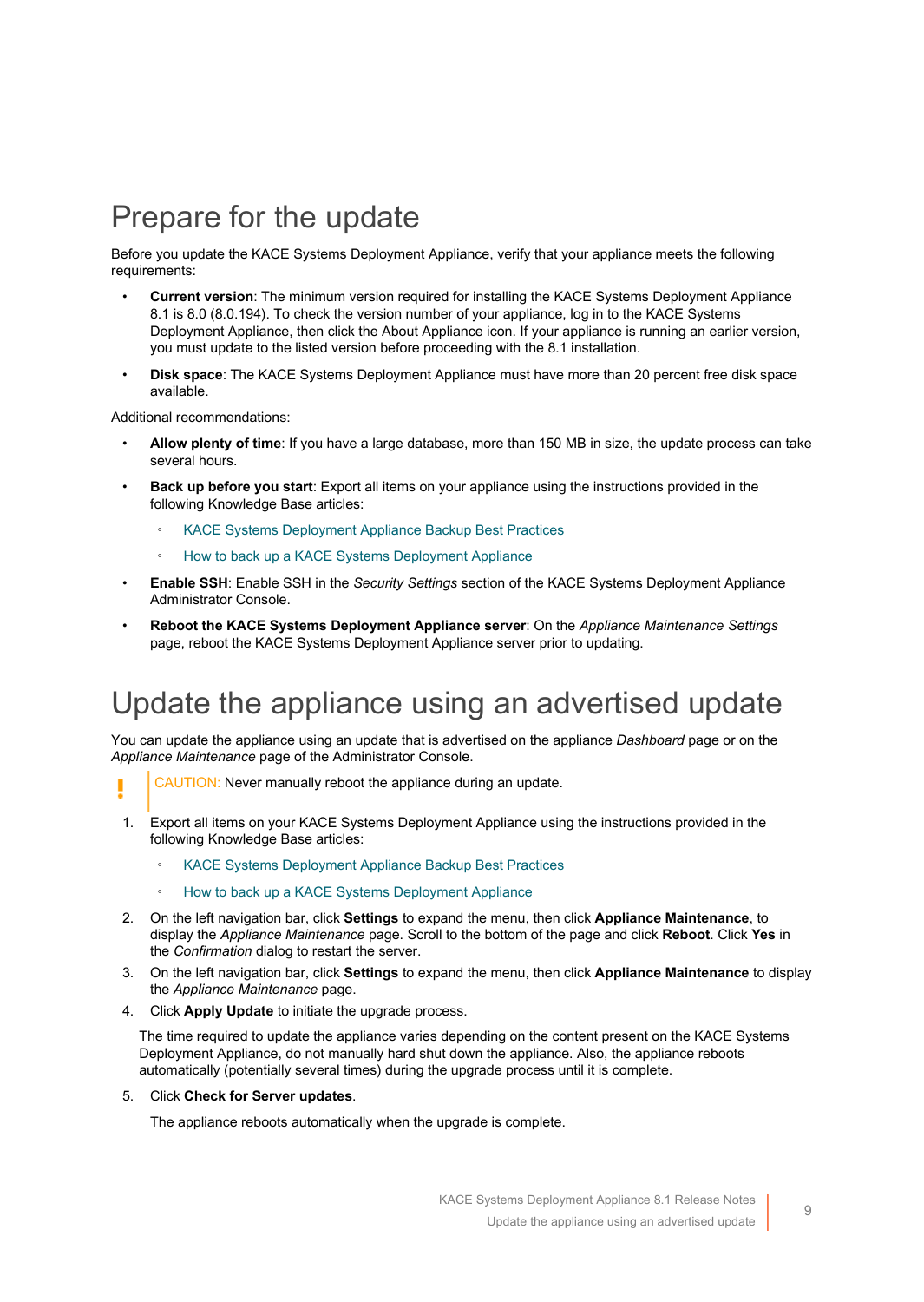### <span id="page-9-0"></span>Upload and apply an update manually

If you have an update file from Quest KACE, you can upload that file manually to update the appliance.

- CAUTION: Never manually reboot the appliance during an update.
- 1. Export all items on your KACE Systems Deployment Appliance using the instructions provided in the following Knowledge Base articles:
	- [KACE Systems Deployment Appliance Backup Best Practices](https://support.quest.com/kace-systems-deployment-appliance/kb/128866)
	- [How to back up a KACE Systems Deployment Appliance](https://support.quest.com/kace-systems-deployment-appliance/kb/115080)
- 2. Using your customer login credentials, log in to the Quest website at [https://support.quest.com/kace](https://support.quest.com/kace-systems-deployment-appliance/download-new-releases)[systems-deployment-appliance/download-new-releases,](https://support.quest.com/kace-systems-deployment-appliance/download-new-releases) download the KACE Systems Deployment Appliance Server 8.1 Update, and save the file locally.
- 3. Log in to the Administrator Console.
- 4. On the left navigation bar, click **Settings** to expand the section, then click **Appliance Maintenance** to display the *Appliance Maintenance* page.
- 5. Under *KACE SDA Updates > Manual Updates*, click **Browse** to select the update file, then click **Open**.
- 6. Click **Update Server**.

The time required to update the appliance varies depending on the content present on the KACE Systems Deployment Appliance, do not manually hard shut down the appliance. Also, the appliance reboots automatically (potentially several times) during the upgrade process until it is complete.

## <span id="page-9-1"></span>More resources

Additional information is available from the following:

- Online product documentation ([https://support.quest.com/technical-documents\)](https://support.quest.com/technical-documents)
	- **Technical specifications**: Information on the minimum requirements for installing or upgrading to the latest version of the product: [http://support.quest.com/technical-documents/kace-systems](http://support.quest.com/technical-documents/kace-systems-deployment-appliance/8.1-common-documents/technical-specifications-for-virtual-appliances/)[deployment-appliance/8.1-common-documents/technical-specifications-for-virtual-appliances/](http://support.quest.com/technical-documents/kace-systems-deployment-appliance/8.1-common-documents/technical-specifications-for-virtual-appliances/)
	- **Administrator guide**: Instructions for setting up and using the appliance. Go to [http://](http://support.quest.com/technical-documents/kace-systems-deployment-appliance/8.1-common-documents/administrator-guide/) [support.quest.com/technical-documents/kace-systems-deployment-appliance/8.1-common](http://support.quest.com/technical-documents/kace-systems-deployment-appliance/8.1-common-documents/administrator-guide/)[documents/administrator-guide/](http://support.quest.com/technical-documents/kace-systems-deployment-appliance/8.1-common-documents/administrator-guide/) to view documentation for the latest release.

## <span id="page-9-2"></span>**Globalization**

This section contains information about installing and operating this product in non-English configurations, such as those needed by customers outside of North America. This section does not replace the materials about supported platforms and configurations found elsewhere in the product documentation.

This release supports any single-byte or multi-byte character set. In this release, all product components should be configured to use the same or compatible character encodings and should be installed to use the same locale and regional options. This release is targeted to support operations in the following regions: North America, Western Europe and Latin America, Central and Eastern Europe, Far-East Asia, Japan.

The release is localized to the following languages: French, German, Japanese, Portuguese (Brazil), Spanish.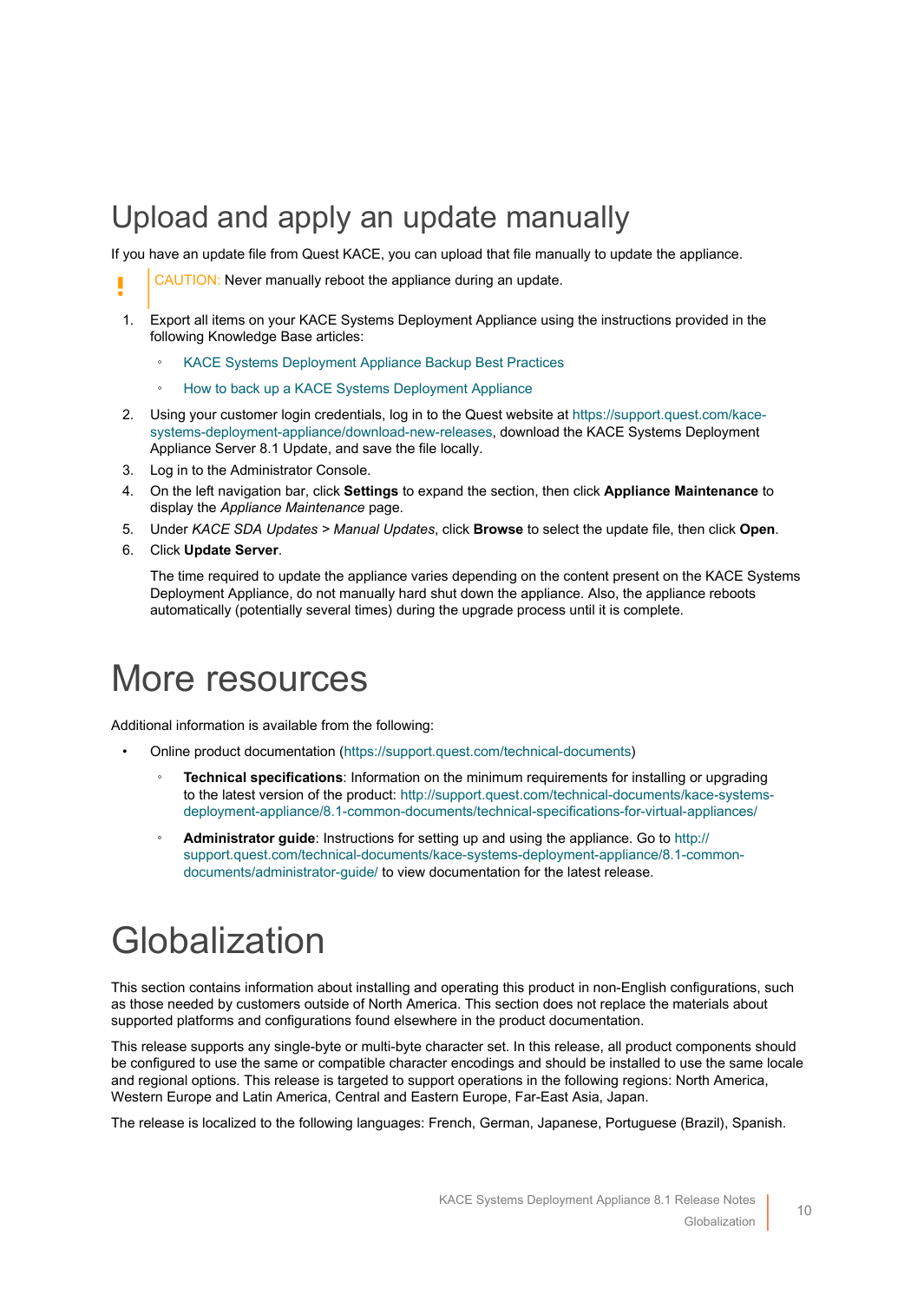## <span id="page-10-0"></span>About us

Quest creates software solutions that make the benefits of new technology real in an increasingly complex IT landscape. From database and systems management, to Active Directory and Office 365 management, and cyber security resilience, Quest helps customers solve their next IT challenge now. Around the globe, more than 130,000 companies and 95% of the Fortune 500 count on Quest to deliver proactive management and monitoring for the next enterprise initiative, find the next solution for complex Microsoft challenges and stay ahead of the next threat. Quest Software. Where next meets now. For more information, visit [www.quest.com.](https://www.quest.com/company/contact-us.aspx)

#### <span id="page-10-1"></span>Technical support resources

Technical support is available to Quest customers with a valid maintenance contract and customers who have trial versions. You can access the Quest Support Portal at [https://support.quest.com.](https://support.quest.com/)

The Support Portal provides self-help tools you can use to solve problems quickly and independently, 24 hours a day, 365 days a year. The Support Portal enables you to:

- Submit and manage a Service Request
- View Knowledge Base articles
- Sign up for product notifications
- Download software and technical documentation
- View how-to-videos
- Engage in community discussions
- Chat with support engineers online
- View services to assist you with your product.

### <span id="page-10-2"></span>Legal notices

© 2021 Quest Software Inc. ALL RIGHTS RESERVED.

This guide contains proprietary information protected by copyright. The software described in this guide is furnished under a software license or nondisclosure agreement. This software may be used or copied only in accordance with the terms of the applicable agreement. No part of this guide may be reproduced or transmitted in any form or by any means, electronic or mechanical, including photocopying and recording for any purpose other than the purchaser's personal use without the written permission of Quest Software Inc.

The information in this document is provided in connection with Quest Software products. No license, express or implied, by estoppel or otherwise, to any intellectual property right is granted by this document or in connection with the sale of Quest Software products. EXCEPT AS SET FORTH IN THE TERMS AND CONDITIONS AS SPECIFIED IN THE LICENSE AGREEMENT FOR THIS PRODUCT, QUEST SOFTWARE ASSUMES NO LIABILITY WHATSOEVER AND DISCLAIMS ANY EXPRESS, IMPLIED OR STATUTORY WARRANTY RELATING TO ITS PRODUCTS INCLUDING, BUT NOT LIMITED TO, THE IMPLIED WARRANTY OF MERCHANTABILITY, FITNESS FOR A PARTICULAR PURPOSE, OR NON-INFRINGEMENT. IN NO EVENT SHALL QUEST SOFTWARE BE LIABLE FOR ANY DIRECT, INDIRECT, CONSEQUENTIAL, PUNITIVE, SPECIAL OR INCIDENTAL DAMAGES (INCLUDING, WITHOUT LIMITATION, DAMAGES FOR LOSS OF PROFITS, BUSINESS INTERRUPTION OR LOSS OF INFORMATION) ARISING OUT OF THE USE OR INABILITY TO USE THIS DOCUMENT, EVEN IF QUEST SOFTWARE HAS BEEN ADVISED OF THE POSSIBILITY OF SUCH DAMAGES. Quest Software makes no representations or warranties with respect to the accuracy or completeness of the contents of this document and reserves the right to make changes to specifications and product descriptions at any time without notice. Quest Software does not make any commitment to update the information contained in this document.

If you have any questions regarding your potential use of this material, contact:

Quest Software Inc.